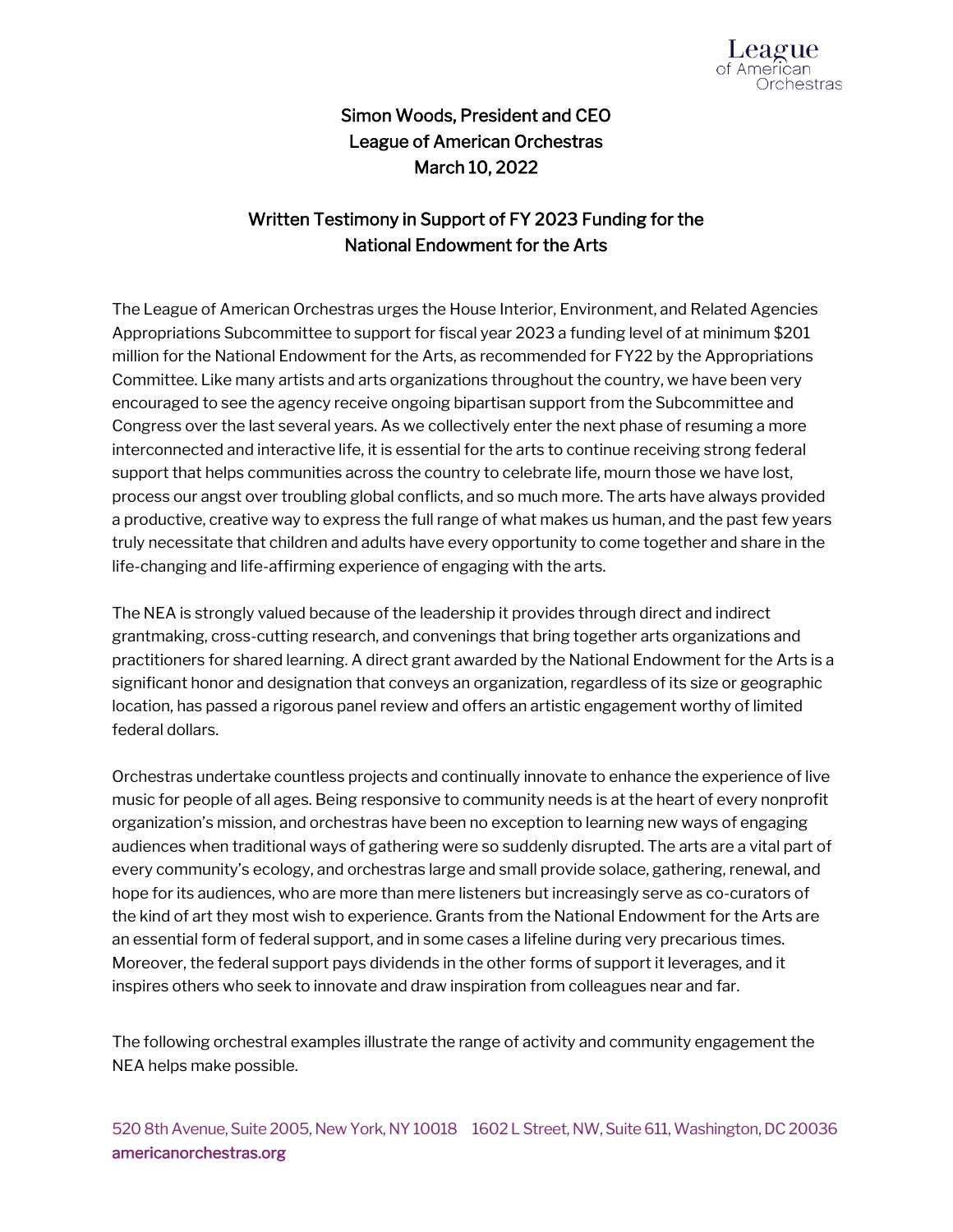

The Saint Paul Chamber Orchestra received an NEA Grants for Arts Project award to support its Sandbox composer residency project, a pilot initiative driven by the orchestra's artistic vision committee. The annual residency will place the composer in the center of the orchestra's programs, working directly with musicians through regular rehearsals to try out works in progress, encouraging deeper collaboration and transparency in the artistic development process and grounding new works in the here and now. The community will have opportunities to connect with the composer and orchestra musicians through panel discussions, interviews, open rehearsals, talk-back sessions, social media and blog content, and gatherings. Performances and related activities will take place at the Ordway Concert Hall and in numerous neighborhood venues throughout the Twin Cities, serving many Minneapolis/St. Paul audiences.

The curation of engaging, illuminating programming is at the heart of The Cleveland Orchestra's (TCO) "Outsiders in Opera and Music" program, featuring Giuseppe Verdi's opera "Otello," based on Shakespeare's tragedy centered on a Moorish character who was treated as an outsider. Continuing this theme, TCO will present several education concerts for elementary and middle grade students. For Grades 3-5 students, "Music's Many Voices" will include repertoire by composers of many cultures, races, and genders such as Gioachino Rossini, William Grant Still, Carlos Chavez, Reena Esmail, Huang Ruo, Alejandro Garcia Caturla, and John Williams. For Grades 6-8 students, performances will feature the music of Joseph Bologne, Chevalier de Saint-Georges, a Black composer who was a contemporary of Mozart. In addition, TCO will present an ensemble program, Honoring Black Composers, at Karamu House Theatre and in Reinberger Chamber Hall this May as preludes to non-operatic concerts that continue to explore the 'outsiders' composers festival theme.

Another orchestra exploring a mixture of genres is the **Pensacola Symphony Orchestra**, which in January of this year presented an open dress rehearsal and a concert performance pairing symphonic music with the works of local poets. "Lyric for Strings," written by Pulitzer Prize-winning Black American composer George Walker to commemorate the loss of his grandmother, a formerly enslaved person, was presented as a companion piece to a poem by Pensacola poet Charles McCaskill, Jr. titled, "If These Bricks Could Breathe." The poem shared the feeling of loss in the Pensacola community following the razing of the home of John Sunday, a member of the Union Army, a community leader, and one of the first Black men to serve in the Florida House of Representatives and also the Pensacola City Council. Northwest Florida Poet Laureate, Jamey Jones helped to curate the concert and was also a participant in the project with his poem "Nine River Ways," which paired with the flowing melodies of "Old and Lost Rivers" by composer Tobias Picker. Jones' poem contemplates the literal and ethereal ways in which human existence is like flowing water, powerful and serene, poignant and mundane. Both local poets participated alongside current city councilwoman and John Sunday Society President, Teniade Broughton in a panel discussion about the legacy of Sunday and the Black community in Pensacola. Attendees of the forum were given free tickets to the dress rehearsal and the poets joined Pensacola Symphony's Music Director Peter Rubardt for a pre-concert discussion sharing greater context for the project. The symphony

520 8th Avenue, Suite 2005, New York, NY 10018 1602 L Street, NW, Suite 611, Washington, DC 20036 americanorchestras.org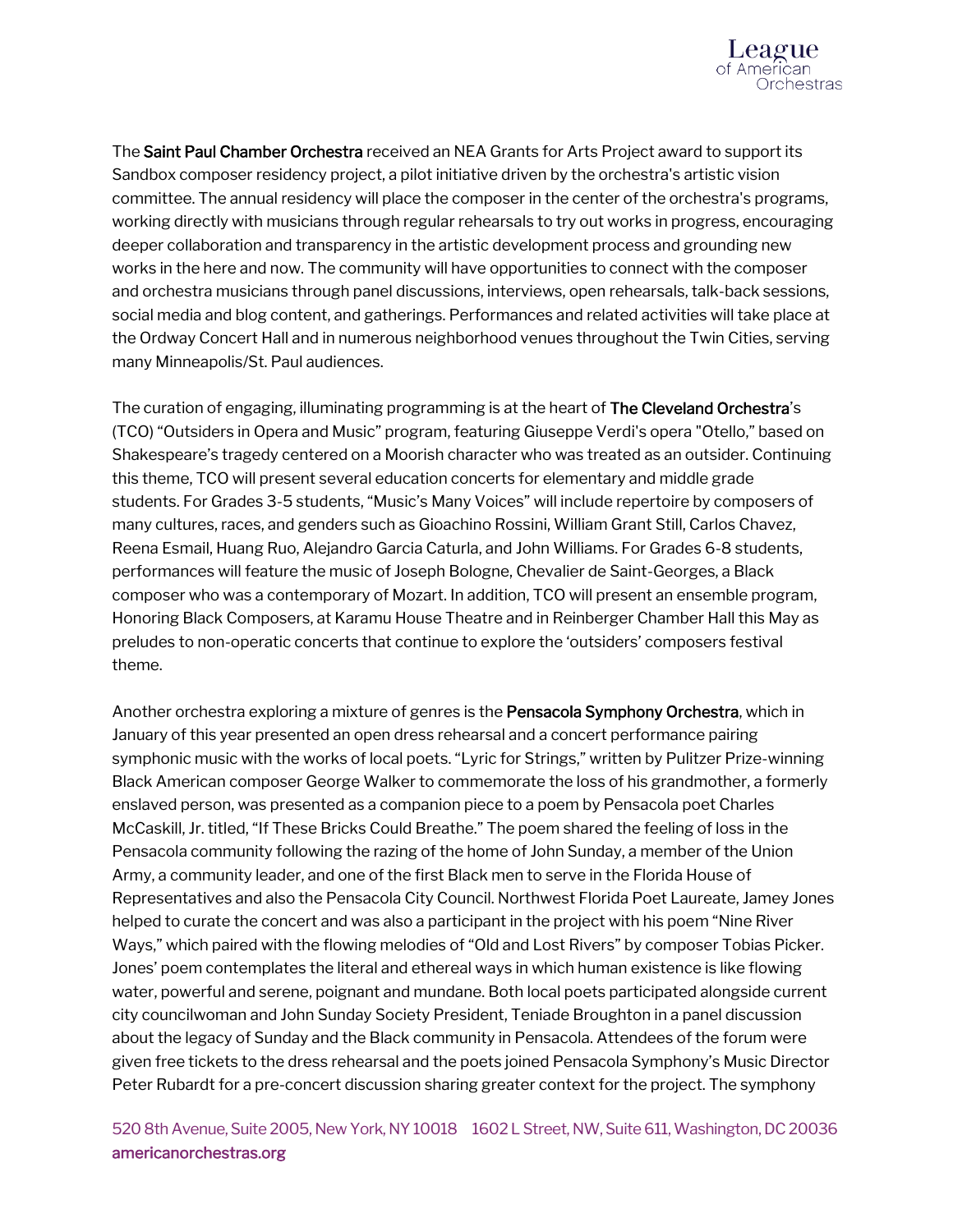was delighted to have descendants of John Sunday join for the performance as guests of Councilwoman Broughton, and area creative writing students were given free tickets to the performance.

Creating new opportunities for young people to experience is a priority many grantees share. With a Challenge America grant, the Boise Phil has been able to greatly expand its reach and service to local educators. This modest but impactful grant allowed the orchestra to increase free access by creating an education resource library for schools across Southern Idaho. This resource simultaneously supported classroom teachers while also safely engaging participants amid the COVID-19 pandemic through a virtual format. Additionally, the Challenge America grant provided valuable funds that gave the orchestra space to rethink and reimagine its approaches to serving the local community. One example of a new approach Boise Phil is undertaking is to pilot a new school program, which involved the development of a 10-week sequential curriculum aligned with national core arts standards. This new programming would not have been possible without the support of the National Endowment for the Arts, and at a time that has been especially critical not only for the arts, but for teachers and students.

With funding from the NEA's American Rescue Plan Act grant, **Symphony Tacoma** is able to move forward with its commitment to community during unpredictable times. This includes ensuring consistent employment for its staff of six and part-time professional orchestra comprising 84 musicians. The Rescue Plan grant covers a wide range of performances in and around Tacoma—this includes performances at farmers markets, presenting a family series, providing high school orchestra coaching, as well as offering masterclasses with guest artists. Like countless orchestras and arts organizations across the country, Symphony Tacoma's finances were uncertain during the pandemic, but providing music for its community was considered something that must continue particularly during a time when the power of music has been needed most.

The Reno Chamber Orchestra (RCO) also received an American Rescue Plan grant, which will help offset the costs of additional venue rental and new artistic personnel positions. Expanding its performance offerings to include new venues can greatly alter the live experience an orchestra provides. For example, venues such as Acro Enso, which the RCO utilized during the last year in addition to its traditional concert space, are highly valuable because they allow audiences to be seated closer to the orchestra and thus provide a more creative and immersive concert experience. RCO's grant will support a new associate conductor program under the leadership of its new music director, Kelly Kuo. Maestro Kuo brings a traditional chamber orchestra repertoire vision along with the desire to feature composers that have historically been overlooked—like 19<sup>th</sup> century French composer Louise Farrenc—as well as composers writing music that addresses our current world. Part of Kuo's artistic vision focuses on the next generation of artistic leaders, specifically conductors. An associate conductor program under Kuo's leadership will recruit conductors who identify as female or BIPOC (black, indigenous, or people of color), which are underrepresented groups in classical music. The RCO will select one conductor per season to work with Maestro Kuo